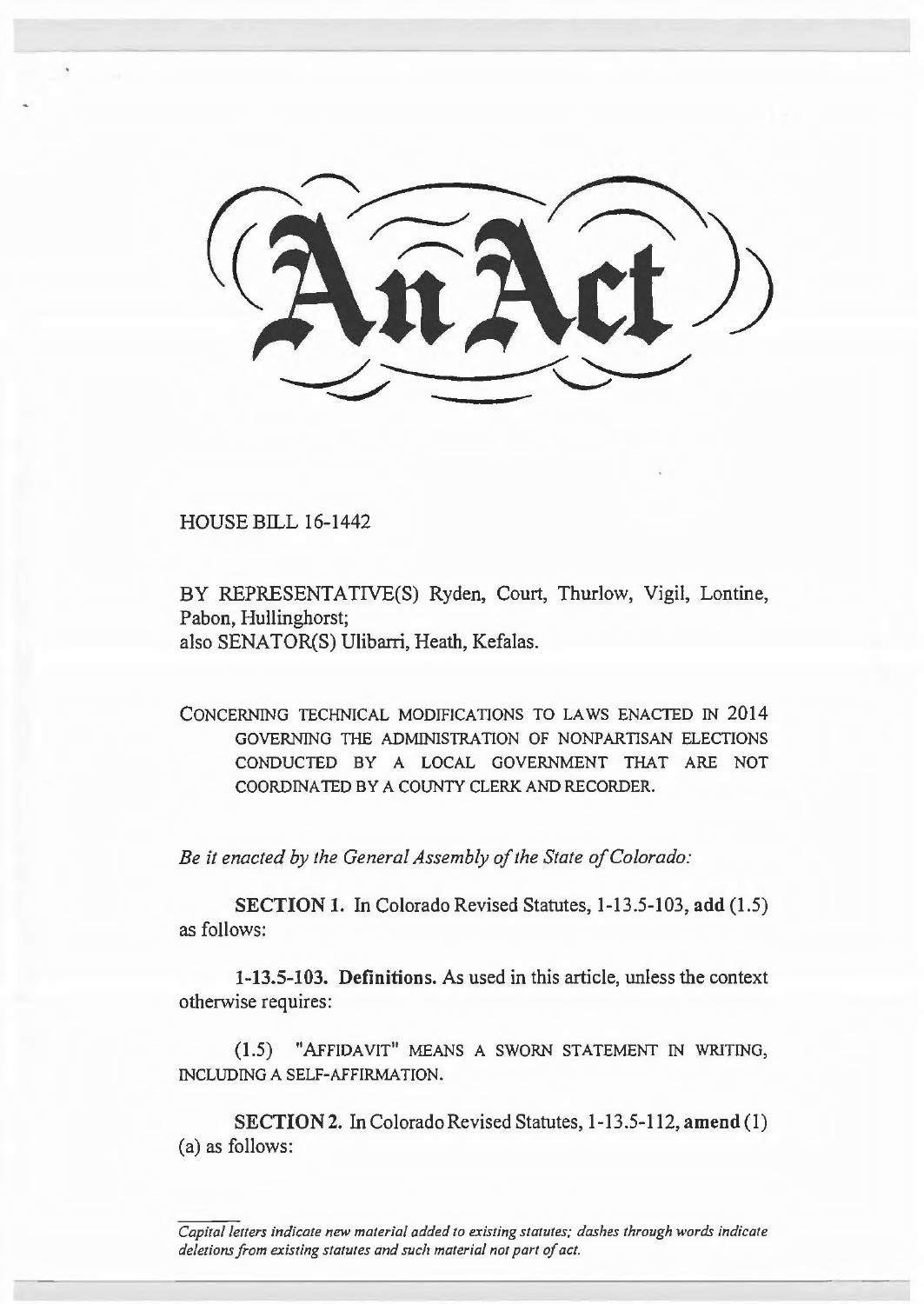1-13.5-112. Commencement of terms - nonpartisan officers. (1) Unless otherwise provided by law, the regular term of office of a nonpartisan officer elected at a regular election commences the earlier of the following:

(a) No later than thirty days following the survey of returns AFTER THE DATE THAT THE ELECTION RESULTS ARE CERTIFIED PURSUANT TO SECTION 1-13.5-1305 and upon the signing of an oath and posting of a bond, where required; or

SECTION 3. In Colorado Revised Statutes, 1-13.5-303, amend (5) as follows:

1-13.5-303. Candidates for special district or business improvement district director- self-nomination and acceptance form. ( 5) The self-nomination and acceptance form or letter must be verified and processed substantially as provided in section 1-4-908, a protest on such a form or letter shaH MUST be determined substantially as provided in sections 1-4-909 and 1-4-911, and cure of such a form or letter shall MUST be allowed substantially as provided for in section 1-4-912; EXCEPT THAT AN AMENDED SELF-NOMINATION AND ACCEPTANCE FORM OR LETTER MAY BE ACCEPTED BY THE DESIGNATED ELECTION OFFICIAL UNTIL THE NORMAL CLOSE OF BUSINESS ON THE SIXTY -SEVENTH DAY BEFORE AN ELECTION.

SECTION 4. In Colorado Revised Statutes, 1-13.5-401, amend (1) as follows:

1-13.5-401. Appointment of election judges. (1) (a) Except as provided in subsection (2) of this section, at least fifteen days before each local government election, the governing body shall appoint the election judges.

(b) Each election judge must be registered to vote in Colorado and at least eighteen years of age. Election judges shall MUST be appointed pursuant to this article without regard to party affiliation. NEITHER A CURRENT CANDIDATE FOR DIRECTOR NOR ANY IMMEDIATE FAMILY MEMBER, TO THE SECOND DEGREE, OF SUCH CANDIDATE IS ELIGIBLE TO SERVE AS AN ELECTION JUDGE.

(c) The designated election official shall make and file in his or her

PAGE 2-HOUSE BILL 16-1442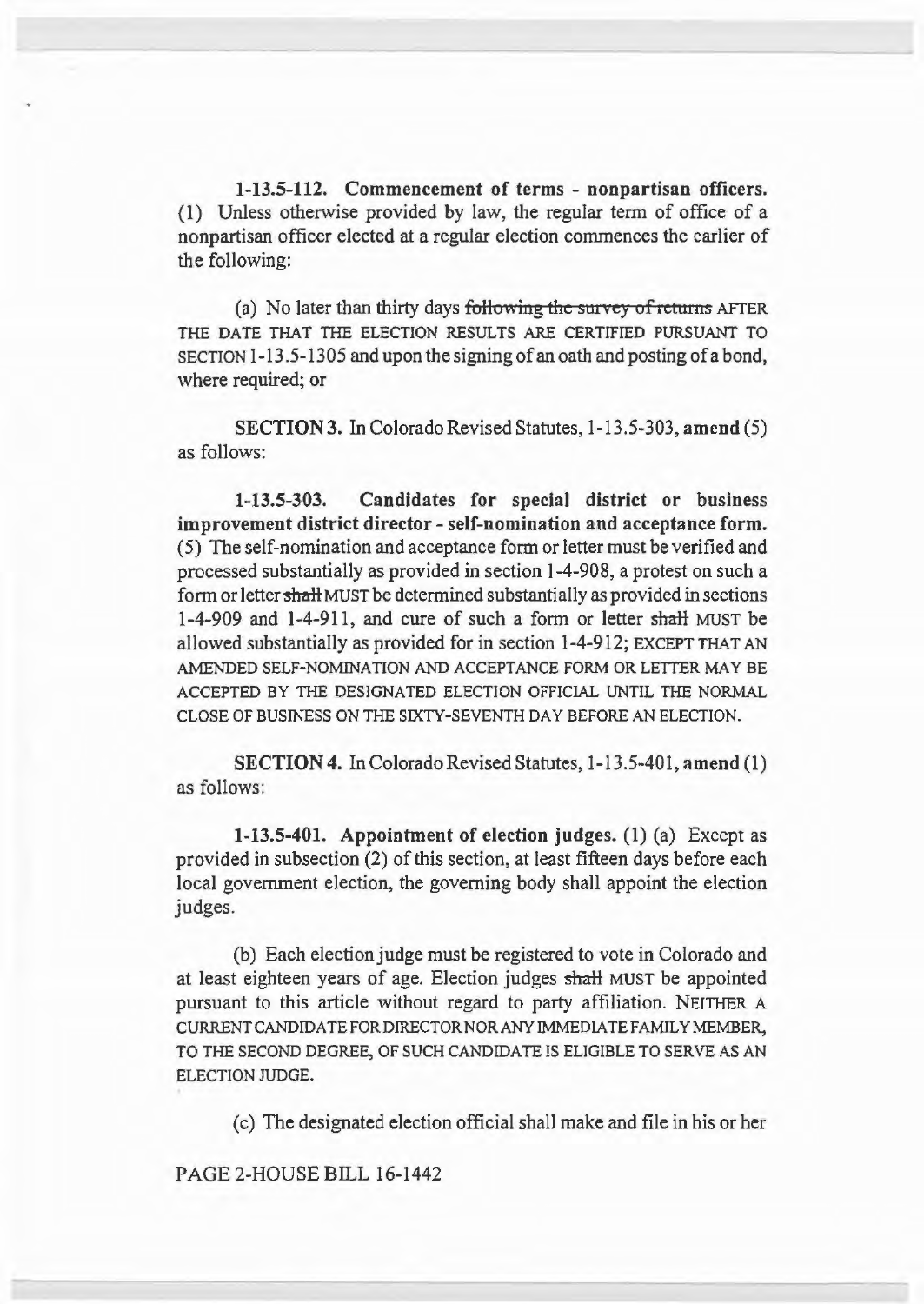office a list of all individuals so appointed, giving their names and addresses. The list is a public record and is subject to inspection and examination during office hours by any elector of the local government with the right to make copies thereof.

SECTION 5. In Colorado Revised Statutes, 1-13.5-510, amend (1) as follows:

1-13.5-510. Court-ordered elections. (1) When an election is ordered by the court for a special district, the court shall authorize the designated election official to give notice, AND TAKE SUCH OTHER ACTIONS, as provided in the order.

SECTION 6. In Colorado Revised Statutes, amend 1-13.5-511 as follows:

1-13.5-511. Certification of ballot. (1) No later than sixty days before any election, the designated election official of each local government that intends to conduct an election shall certify the order of the ballot and ballot content. The order of the ballot and ballot content must include the name and office of each candidate for whom a petition or self-nomination form or letter has been filed with the designated election official and any ballot issues or ballot questions to be submitted to the eligible electors.

(2) AFTER A DESIGNATED ELECTION OFFICIAL HAS CERTIFIED THE ORDER OF THE BALLOT AND BALLOT CONTENT IN ACCORDANCE WITH  $SUBSECTION (1)$  OF THIS SECTION, THE DESIGNATED ELECTION OFFICIAL MAY RECERTIFY THE BALLOT IF:

(a) A CANDIDATE WITHDRAWS FROM A RACE, AND THE WITHDRAWAL WOULD NOT CHANGE THE ORDER THAT THE CANDIDATE NAMES APPEAR ON THE BALLOT AS PREVIOUSLY DETERMINED BY THE LOT ORA WING; OR

(b) THERE ARE TECHNICAL REVISIONS TO A BALLOT ISSUE OR BALLOT QUESTION PRIOR TO THE BALLOTS BEING PRINTED.

SECTION 7. In Colorado Revised Statutes, 1-13.5-602, amend (1) (a) (I) as follows:

PAGE 3-HOUSE BILL 16-1442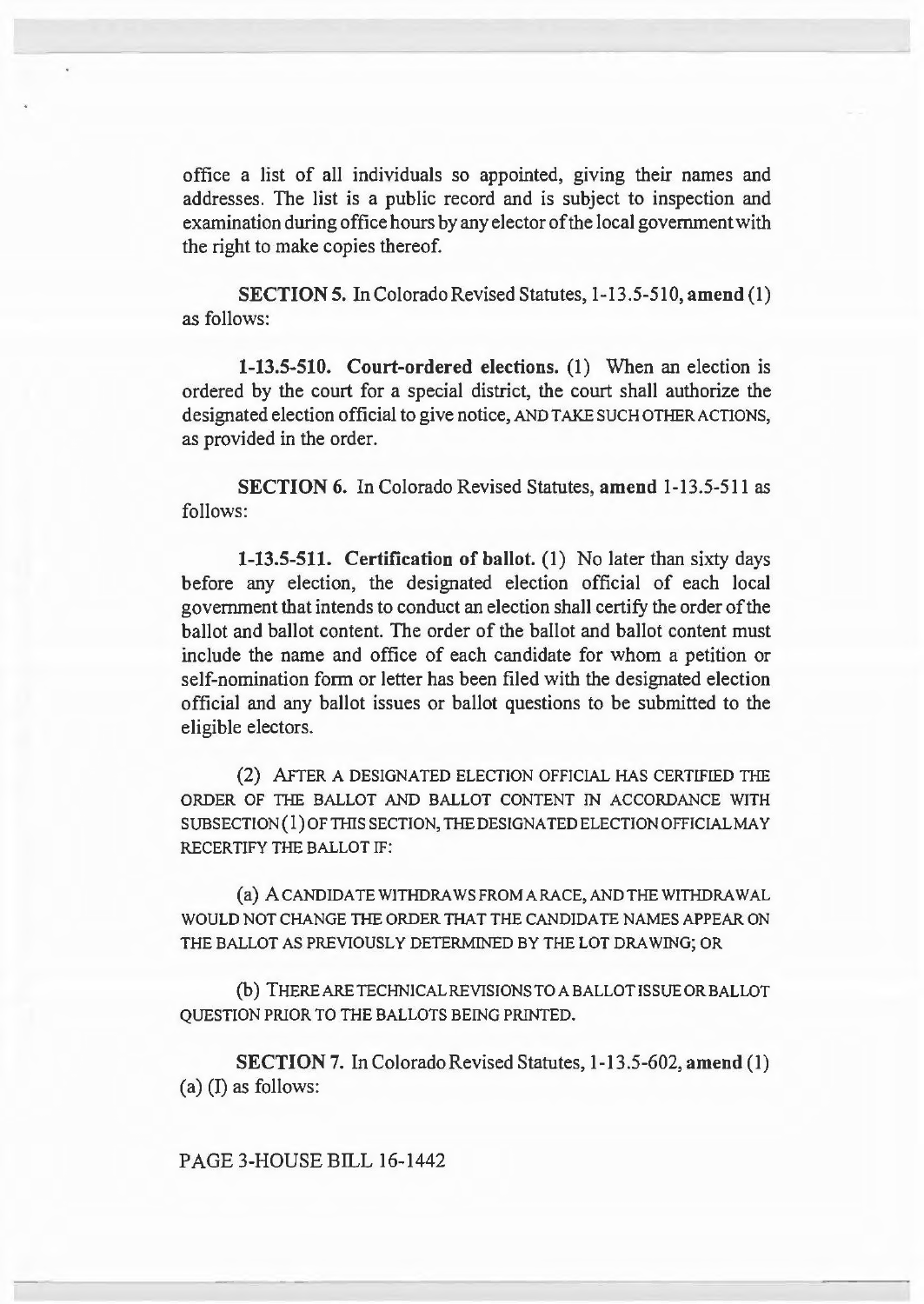1-13.5-602. Watchers - definition.  $(1)$   $(a)$   $(I)$  Each candidate for office, or interested party in case of a ballot issue or ballot question, at a local government election is entitled to appoint an eligible elector to act on his or her behalf in every polling place in which he or she is a candidate or in which the issue or question is on the ballot; EXCEPT THAT NEITHER A CURRENTCANDIDATEFORDIRECTORNORANYIMMEDIATEFAMILYMEMBER, TO THE SECOND DEGREE, OF SUCH CANDIDATE IS ELIGIBLE TO SERVE AS A WATCHER FOR THAT CANDIDATE.

SECTION 8. In Colorado Revised Statutes, 1-13.5-902, amend (8) as follows:

1-13.5-902. Ballots and sample ballots - delivery - format. (8) (a) The extreme top part of each ballot must be divided by two perforated or dotted lines into two spaces, each of which must be not less than one inch in width, the top portion being known as the stub and the next portion as the duplicate stub. Upon each of said stubs nothing is to be printed except the number of the ballot, and the same number must be printed on both stubs. Stubs and duplicate stubs of ballots must both be numbered consecutively. There must be printed on the stub of an absentee ballot "Absentee Ballot Number [...]", and such stubs must be numbered consecutively beginning with number one. All ballots must be uniform and of sufficient length and width to allow for the names of candidates and the proposed questions to be printed in clear, plain type with a space of at least one-half inch between the different columns on said ballot. On each ballot must be printed the endorsement "official ballot for ... ", and after the word "for" must follow the designation of the local government for which the ballot is prepared, the date of the election, and a facsimile of the signature of the designated election official. The ballot shall NOT contain no ANY caption or other endorsement or number. Each designated election official shall use precisely the same quality and tint of paper, the same kind of type, and the same quality and tint of plain black ink for all ballots furnished by the designated election official at one election.

(b) A DUPLICATE STUB IS NOT REQUIRED FOR A BALLOT THAT IS PREPARED FORAN INDEPENDENT MAIL BALLOT ELECTION PURSUANT TO PART 11 OF THIS ARTICLE.

SECTION 9. In Colorado Revised Statutes, 1-13.5-1002, amend  $(1)$  (b) and  $(2)$  (b) as follows:

PAGE 4-HOUSE BILL 16-1442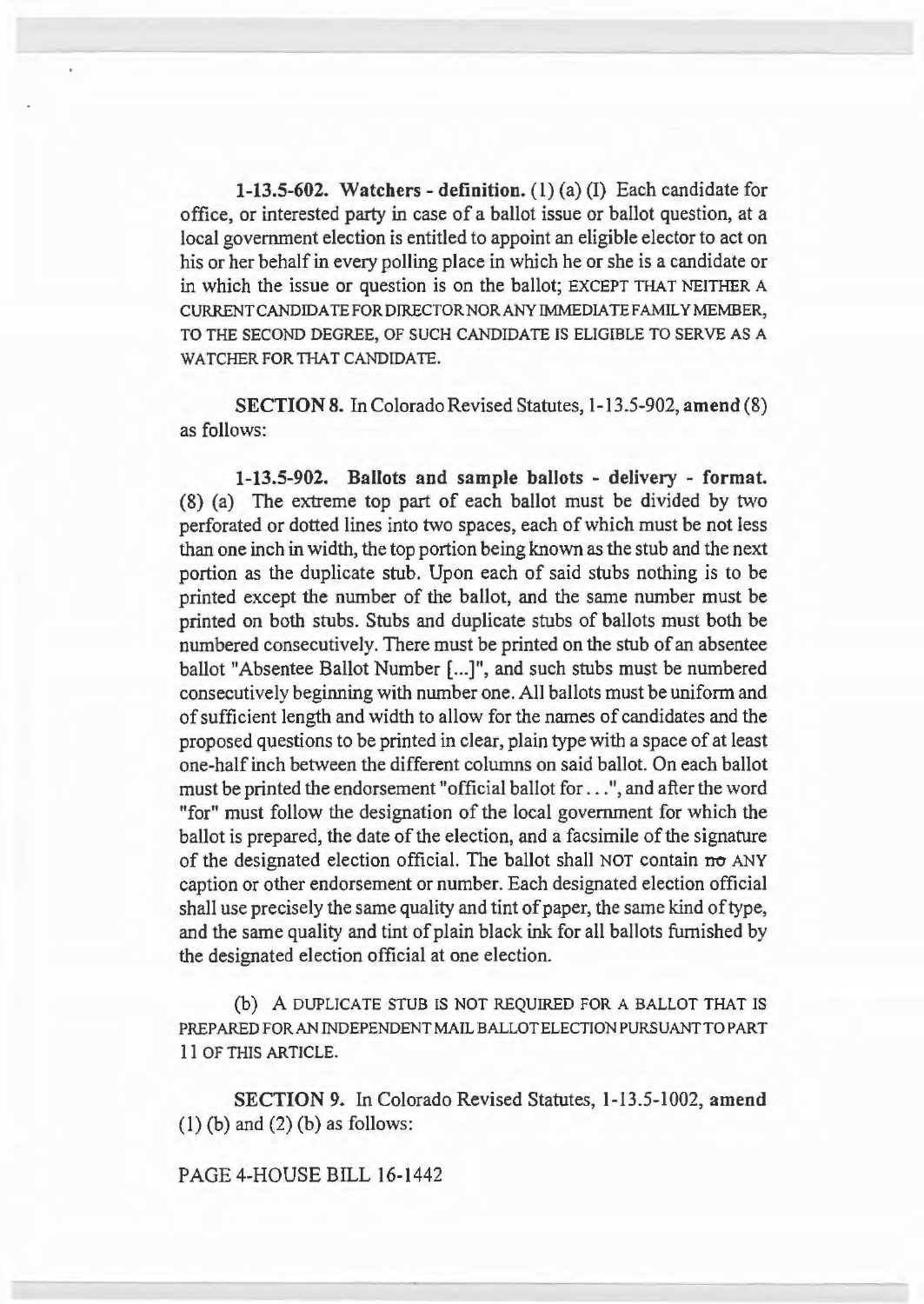1-13.5-1002. Application for absentee voter's ballot- deliverylist. (1) (b) The application must be filed with the designated election official not later than the close of business on the Friday TuESDAY immediately preceding the next local government election in which the absentee voter wishes to vote by absentee voter's ballot.

(2) (b) If the person is found to be so entitled, the designated election official shall deliver, as soon as practicable but not more than seventy-two hours after the blank ballots have been received, an official absentee voter's ballot, an identification return envelope with the affidavit or the envelope properly filled in as to address of residence as shown by the records of the county clerk and recorder, and an instruction card. THE IDENTIFICATION RETURN ENVELOPE MUST STATE "DO NOT FORWARD. ADDRESS CORRECTION REQUESTED." OR ANY OTHER SIMILAR STATEMENT THAT IS IN ACCORDANCE WITH UNITED STATES POSTAL SERVICE REGULATIONS. The delivery must be made to the applicant either personally in the designated election official's office or by mail to the mailing address given in the application an official absentee voter's ballot.

SECTION 10. In Colorado Revised Statutes, 1-13.5-1003, add (3) as follows:

1-13.5-1003. Application for permanent absentee voter status. (3) IF THERE IS NO DESIGNATED ELECTION OFFICIAL PRESENTLY APPOINTED IN THE LOCAL GOVERNMENT, THE SECRETARY OF THE LOCAL GOVERNMENT SHALL PROCESS THE APPLICATION FOR PERMANENT ABSENTEE STATUS IN ACCORDANCE WITH SUBSECTIONS (1) AND (2) OF THIS SECTION.

SECTION 11. In Colorado Revised Statutes, 1-13.5-1102, amend (I) as follows:

1-13.5-1102. Definitions. As used in this part 11, unless the context otherwise requires:

(1) "Independent mail ballot election" means a mail ballot election that the governing body of a political subdivision, other than a school district, LOCAL GOVERNMENT determines shall WILL not be coordinated by the county clerk and recorder.

SECTION 12. In Colorado Revised Statutes, 1-13.5-1103, amend

PAGE 5-HOUSE BILL 16-1442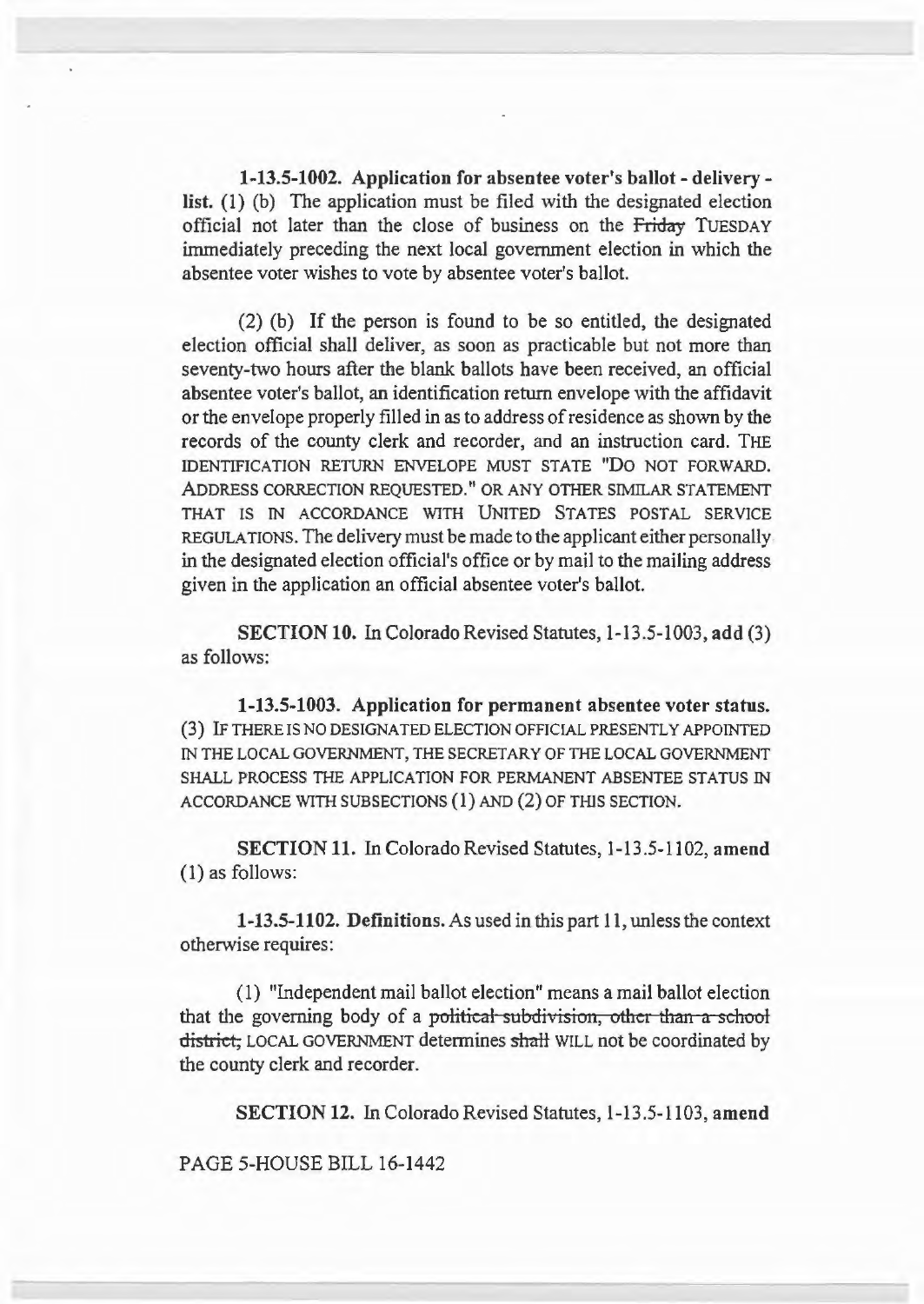(4) as follows:

1-13.5-1103. Independent mail ballot elections - optional cooperation with county clerk and recorder permitted - exception. (4) Notwithstanding any provision of this article to the contrary, the designated election official of a local government shall mail a ballot to every eligible elector of the local government WHO RESIDES WITHIN THE BOUNDARIES OF THE LOCAL GOVERNMENT AND who is a covered voter, as that term is defmed in section 1-8.3-102, for any election conducted under this article.

SECTION 13. In Colorado Revised Statutes, 1-13.5-1105, repeal  $(4)$  (c) (III) as follows:

1-13.5-1105. Procedures for conducting independent mail ballot election. (4) (c) (III)  $\overline{z}$  The return envelope is required to have a flap covering the signature.

SECTION 14. In Colorado Revised Statutes, 1-13.5-1106, amend (1) as follows:

1-13.5-1106. Delivery of misdelivered ballots. (1) If an elector delivers a ballot, mail ballot, or absentee voter's ballot to the designated election official, polling place, OR election judge of another local government, or to the county clerk and recorder, the recipient may accept the ballot and, if accepted, must arrange for its delivery to the proper person by 7 p.m. on election day. The reasonable cost of such delivery must be paid by the local government conducting the election in which the voter intended to cast the ballot.

SECTION 15. In Colorado Revised Statutes, amend 1-13.5-1305 as follows:

1-13.5-1305. Statement- certificates of election. (1) No later than the fourteenth day following the election, the canvass board shall make statements from the official abstract of votes that show the names of the candidates, any ballot issue or ballot question, and the number of votes given to each. The canvass board shall certify the statement to be correct and subscribe their names thereto. The canvass board shall then determine which persons have been duly elected by the highest number of votes and

PAGE 6-HOUSE BILL 16-1442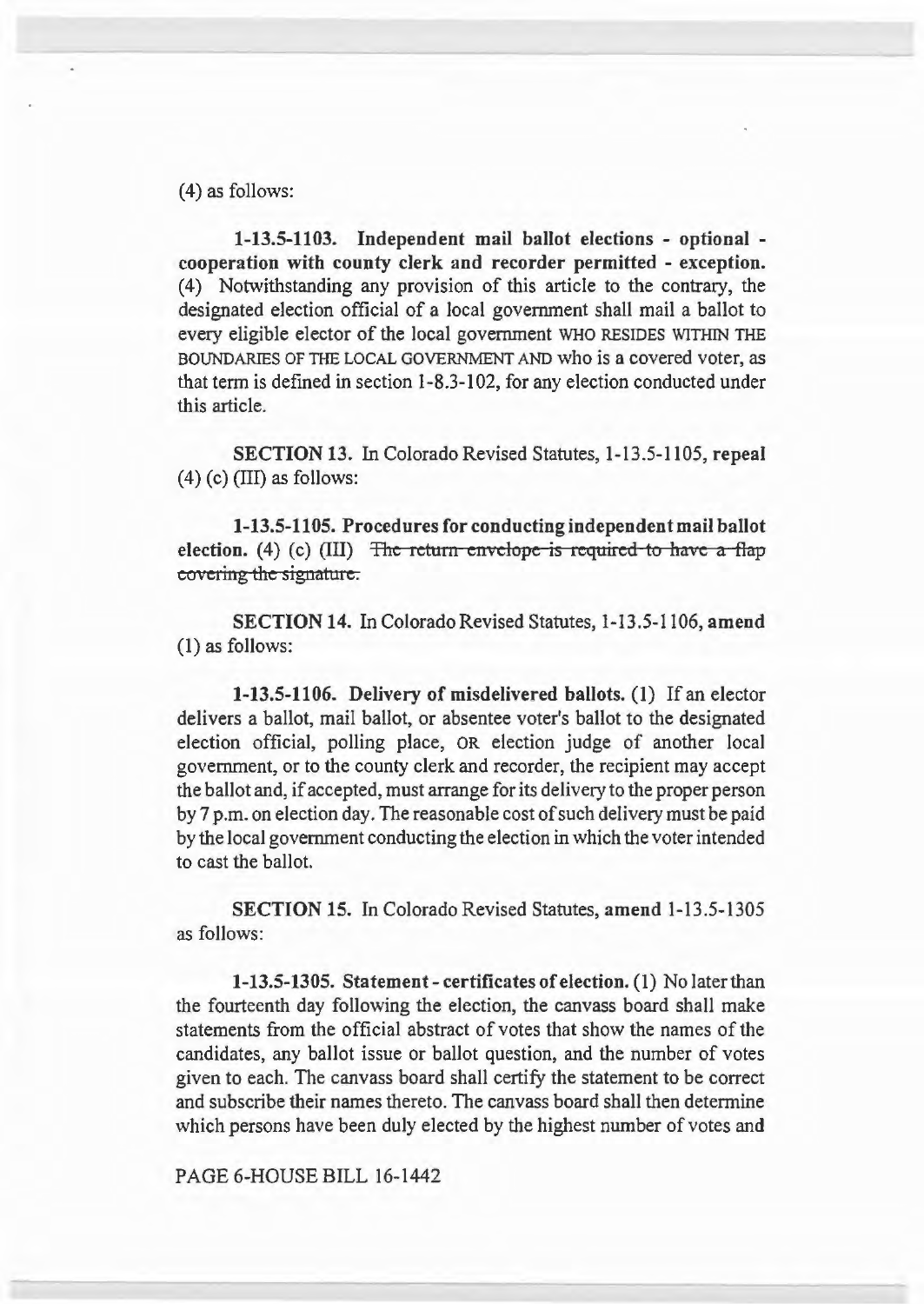shall endorse and subscribe on such statements a certificate of their determination. THE DESIGNATED ELECTION OFFICIAL SHALL ALSO FILE A COPY OF THE CERTIFICATE WITH THE DIVISION OF LOCAL GOVERNMENT IN THE DEPARTMENT OF LOCAL AFFAIRS.

(2) The designated election official shall make and transmit to each of the persons thereby declared to be elected a certificate of the person's election. The designated election official shall also file a copy in the office of the division of local government in the department of local affairs.

SECTION 16. In Colorado Revised Statutes, amend 1-13.5-1403 as follows:

1-13.5-1403. Filing statement- contents. The contester shall file in the office of the clerk of the district court, within ten days after the expiration of the period within which a recount may be requested pursuant to section 1-13.5-1306, or within ten days after the conclusion of a recount conducted pursuant to section  $1-13.5-1306$ , whichever is later, a written statement of the contester's intention to contest the election and setting forth the name of the contestor, that the contestor is an eligible elector of the local government, the name of the contestee, the office contested, the time of election, and the particular causes of the contest. The statement must be verified by the affidavit of the contestor or any eligible elector of the local govennnent that the causes set forth in the statement are true to the best of the affiant's knowledge and belief.

SECTION 17. In Colorado Revised Statutes, 1-13.5-1404, amend (3) as follows:

1-13.5-1404. Summons - answer. (3) If the reception of illegal votes or the rejection of legal votes is alleged as the cause of the contest, a list of the number of persons who so voted or offered to vote must be set forth in the statement of the contestor and must be likewise set forth in the answer of the contestee if any such cause is alleged in his or her answer by way of counterstatement.

SECTION 18. In Colorado Revised Statutes, 32-1-906, amend (1) (a); and  $add(1)$  (b.5) as follows:

32-1-906. Directors subject to recall - applicability of laws.

PAGE 7-HOUSE BILL 16-1442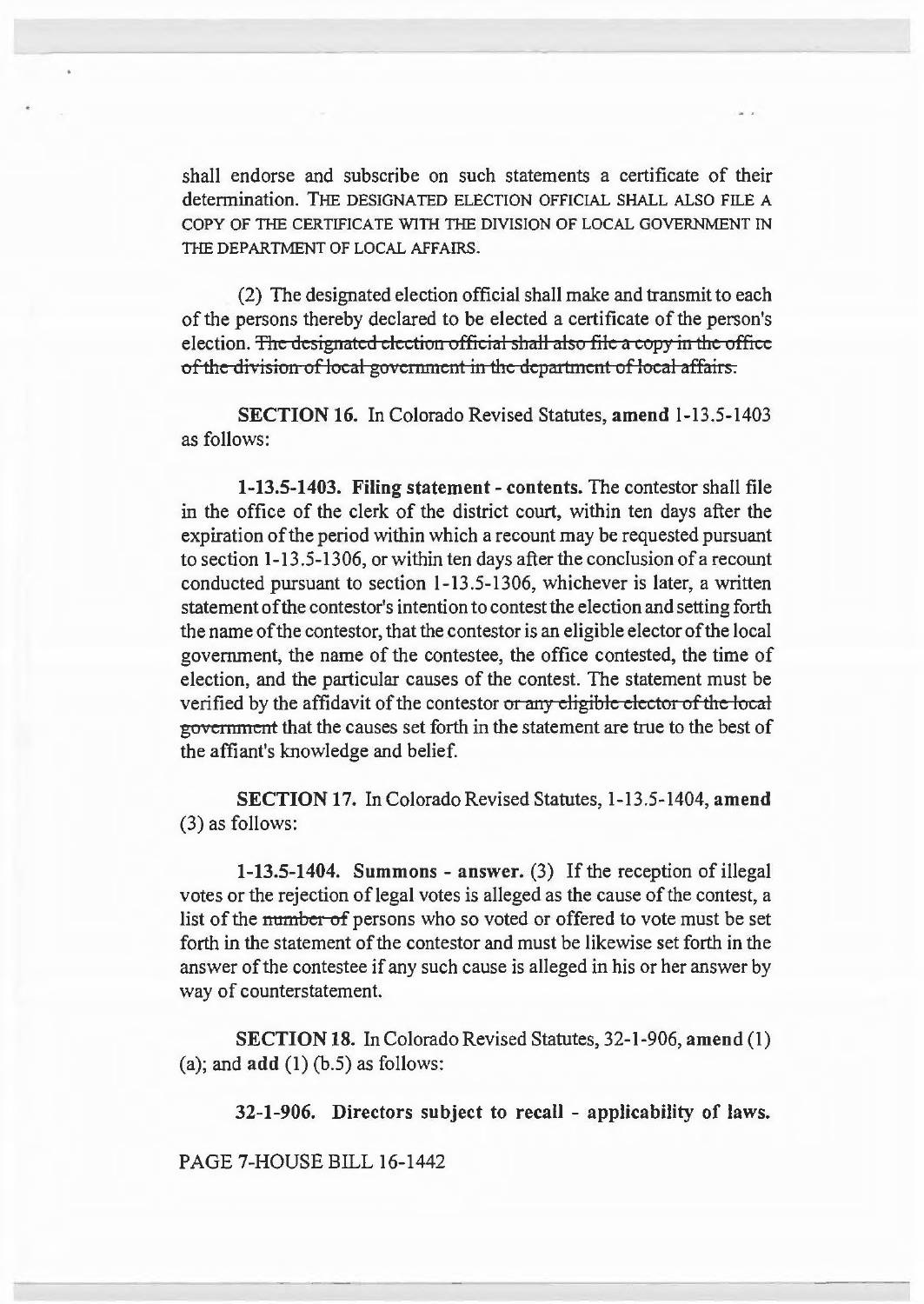(I) (a) Any director elected to the board of any special district who has actually held office for at least six months may be recalled from office by the eligible electors of the special district. A petition signed by the lesser of three hundred eligible electors or forty percent of the eligible electors demanding the recall of any director named in the petition shall be filed in the court. Any recall shall be governed by the procedures set forth in part 5 of article 4 of title 31, C.R.S.

(b.5) THE RECALL OF A SPECIAL DISTRICT DIRECTOR IS GOVERNED BY THE PROCEDURES SET FORTH IN PART 5 OF ARTICLE 4 OF TITLE 31, C.R.S.; EXCEPT THAT:

(!) THE TERM "REGISTERED ELECTOR" MUST BE REPLACED BY "ELIGIDLE ELECTOR"; "MUNICIPALITY" MUST BE REPLACED BY "LOCAL GOVERNMENT"; AND "MUNICIPAL CLERK" OR "CLERK" MUST BE REPLACED BY "DESIGNATED ELECTION OFFICIAL, OR IF NONE IS DESIGNATED, THEN THE SECRETARY OF THE LOCAL GOVERNMENT";

{II) THE SECOND PARAGRAPH OF THE WARNING CONTAINED IN SECTION 31-4-502 (1) (a) (II), C.R.S., SHALL NOT BE USED FOR A LOCAL GOVERNMENT RECALL ELECTION;

(Ill) THE NUMBER OF SIGNATURES REQUIRED BY SECTION 31-4-502  $(1)$  (d), C.R.S., APPLIES TO A LOCAL GOVERNMENT RECALL ELECTION ONLY IF A DIFFERENT NUMBER IS NOT SPECIFIED BY THIS ARTICLE OR BY TITLE 1, C.RS.;AND

(IV) THE WORDS "WHO RESIDES WITHIN THE MUNICIPALITY" IN 31-4-503 (3) {b), C.R.S., DO NOT APPLY.

SECTION 19. Applicability. This act applies to elections conducted on or after the effective date of this act.

SECTION 20. Act subject to petition - effective date. This act takes effect at 12:01 a.m. on the day following the expiration of the ninety-day period after final adjournment of the general assembly (August 10, 2016, if adjournment sine die is on May 11, 2016); except that, if a referendum petition is filed pursuant to section 1 (3) of article V of the state constitution against this act or an item, section, or part of this act within such period, then the act, item, section, or part will not take effect unless

PAGE 8-HOUSE BILL 16-1442